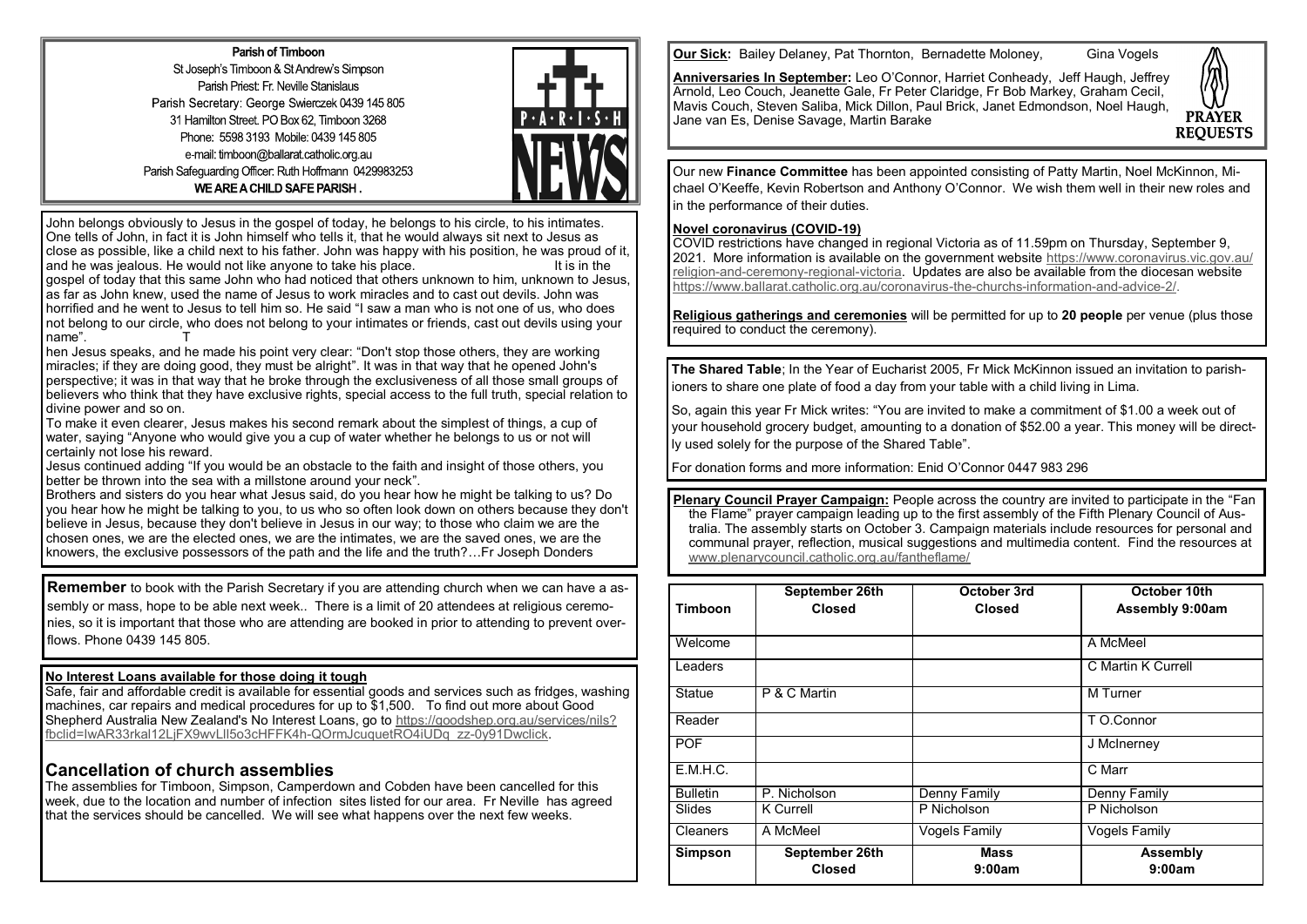# **26th Sunday in Ord/Time, Year B**. 1 **LITURGY OF THE WORD**

**First Reading:** Nm 11:25-29 A reading from the book of Numbers

*Are you jealous on my account? Who decrees that all people may prophesy?*

The Lord came down in the Cloud. He spoke with Moses, but took some of the spirit that was on him and put it on the seventy elders. When the spirit came on them they prophesied, but not again.

Two men had stayed back in the camp; one was called Eldad and the other Medad. The spirit came down on them; though they had not gone to the Tent, their names were enrolled among the rest. These began to prophesy in the camp. The young man ran to tell this to Moses, 'Look', he said, 'Eldad and Medad are prophesying in the camp.' Then said Joshua the son of Nun, who had served Moses from his youth, 'My Lord Moses, stop them!' Moses answered him, 'Are you jealous on my account? If only the whole people of the Lord were prophets, and the Lord gave his Spirit to them all!' **This is the Word of the Lord.**

**Responsorial Psalm** Ps 18:8. 10. 12-14. R. v.9 (R.) The precepts of the Lord give joy to the heart.

- 1. The law of the Lord is perfect, it revives the soul. The rule of the Lord is to be trusted, it gives wisdom to the simple. (R.)
- 2. The fear of the Lord is holy, abiding for ever. The decrees of the Lord are truth and all of them just. (R.)
- 3. So in them your servant finds instructions; great reward is in their keeping. But who can detect all his errors? From hidden faults acquit me. (R.)

4. From presumption restrain your servant and let it not rule me. Then shall I be blameless, clean from grave sin. (R.)

## **Second Reading** Jas 5:1-6

A reading from the letter of St James

*Your wealth is rotting.*

An answer for the rich. Start crying, weep for the miseries that are coming to you. Your wealth is all rotting, your clothes are all eaten up by moths. All your gold and your silver are corroding away, and the same corrosion will be your own sentence, and eat into your body. It was a burning fire that you stored up as your treasure for the last days. Labourers mowed your fields, and you cheated them – listen to the wages that you kept back, calling out; realise that the cries of the reapers have reached the ears of the Lord of hosts. On earth you have had a life of comfort and luxury; in the time of slaughter you went on eating to your heart's content. It was you who condemned the innocent and killed them; they offered you no resistance. **This is the Word of the Lord.** 

**Gospel Acclamation** (Please stand for the Gospel Acclamation) See Jn 17:17

*Alleluia, alleluia!*  Your word, O Lord, is truth: make us holy in the truth *Alleluia!* **Gospel** Mk 9:38-43. 45. 47-48 A reading from the holy Gospel according to Mark

*Anyone who is not against us is for us. If your hand should cause you to sin, cut it off.*

John said to Jesus, 'Master, we saw a man who is not one of us casting out devils in your name; and because he was not one of us we tried to stop him.' But Jesus said, 'You must not stop him: no one who works a miracle in my name is likely to speak evil of me. Anyone who is not against us is for us. 'If anyone gives you a cup of water to drink just because you belong to Christ, then I tell you solemnly,

he will most certainly not lose his reward.

'But anyone who is an obstacle to bring down one of these little ones who have faith, would be better thrown into the sea with a great millstone round his neck. And if your hand should cause you to sin, cut it off; it is better for you to enter into life crippled, than to have two hands and go to hell, into the fire that cannot be put out. And if your foot should cause you to sin, cut it off; it is better for you to enter into life lame, than to have two feet and be thrown into hell. And if your eye should cause you to sin, tear it out; it is better for you to enter into the kingdom of God with one eye, than to have two eyes and be thrown into hell where their worm does not die nor their fire go out.' **This is the Gospel of the Lord.** 

#### **REFLECTION by Dianne Bergant CSA**

The question of legitimacy of ministry is not a new one. There is a certain amount of tension between the institutional and the charismatic aspects of the church. To say that one is Spirit-driven and the other is not is to misunderstand Jesus' promise to remain with the church until the end of time. God normally calls ministers through the structures of the community. The authorities of the church are usually the ones who make the ultimate decisions about the needs of the church, how these needs are to be met, and who is to meet them. That is one of the responsibilities of their office.

However, God calls in other ways as well. A solid biblical tradition maintains that the Spirit is not confined to human structure or custom. We see this in the judges, the prophets, and even the early kings. The Pentecost story describes the coming of the Spirit upon all people – sons and daughters, young and old, slaves and free. When God calls it is up to us to recognise that call and to test its spirit. Perhaps the primary criterion we have for judging is the biblical measure: By their fruits you shall know them.

Today we also see that those who benefit from exploitation of the vulnerable will reap the fruits of their sin. This warning stems from the belief in the justice of God. Just as we believe that God will not allow the righteous to go unrewarded, so we are confident that neither will the wicked escape punishment.

### **The First General Assembly of the Fifth Plenary Council of Australia opens with Mass at**

**2.00pm AEDT from St Mary's Cathedral, Perth on Sunday, October 3.** The historic event will develop concrete proposals to create a more missionary, Christ-centred Church in Australia. Watch the live-streamed Mass and access other information on the Plenary Council website at

[www.plenarycouncil.catholic.org.au.](http://www.plenarycouncil.catholic.org.au) Key moments during the First General Assembly will be livestreamed between October3 and 10. They will include daily Masses, morning prayer for Plenary Council members and sharing of the fruits of discernment. All found at

[www.plenarycouncil.catholic.org.au](http://www.plenarycouncil.catholic.org.au) or through the diocesan website [www.ballarat.catholic.org.au](http://www.ballarat.catholic.org.au)

#### **Migrant & Refugee Sunday 2021 – September 26**

Pope Francis has chosen the theme, Towards An Ever Wider "We", for the 107th World Day of Migrant and Refugees, commemorated in Australia on Sunday, September 26, 2021. Download the 2021 kit from the Australian Catholic Migrant & Refugee Office [https://www.acmro.catholic.org.au/](https://www.acmro.catholic.org.au/resources/migrant-refugee-kit/booklet) [resources/migrant](https://www.acmro.catholic.org.au/resources/migrant-refugee-kit/booklet)-refugee-kit/booklet

**Since 1961 Palms Australia** has quietly prepared and supported humble Catholics like you for mission. ike you for mission. It's our response as church to calls from Australian and overseas communities to help bring opportunity to the poor.

Sharing your skills with local co-workers helps them to develop their essential community organisations. Improving their self-reliance aids sustainable poverty reduction and removes dependence on foreign aid and influence. Your relationships within the local community will transform your heart and soul.

To be prepared for a 2022 placement **ENQUIRE HERE by Friday October 29. Visit palms.org.au Email palms@palms.org.au or call Christine on 02 9560 5333**